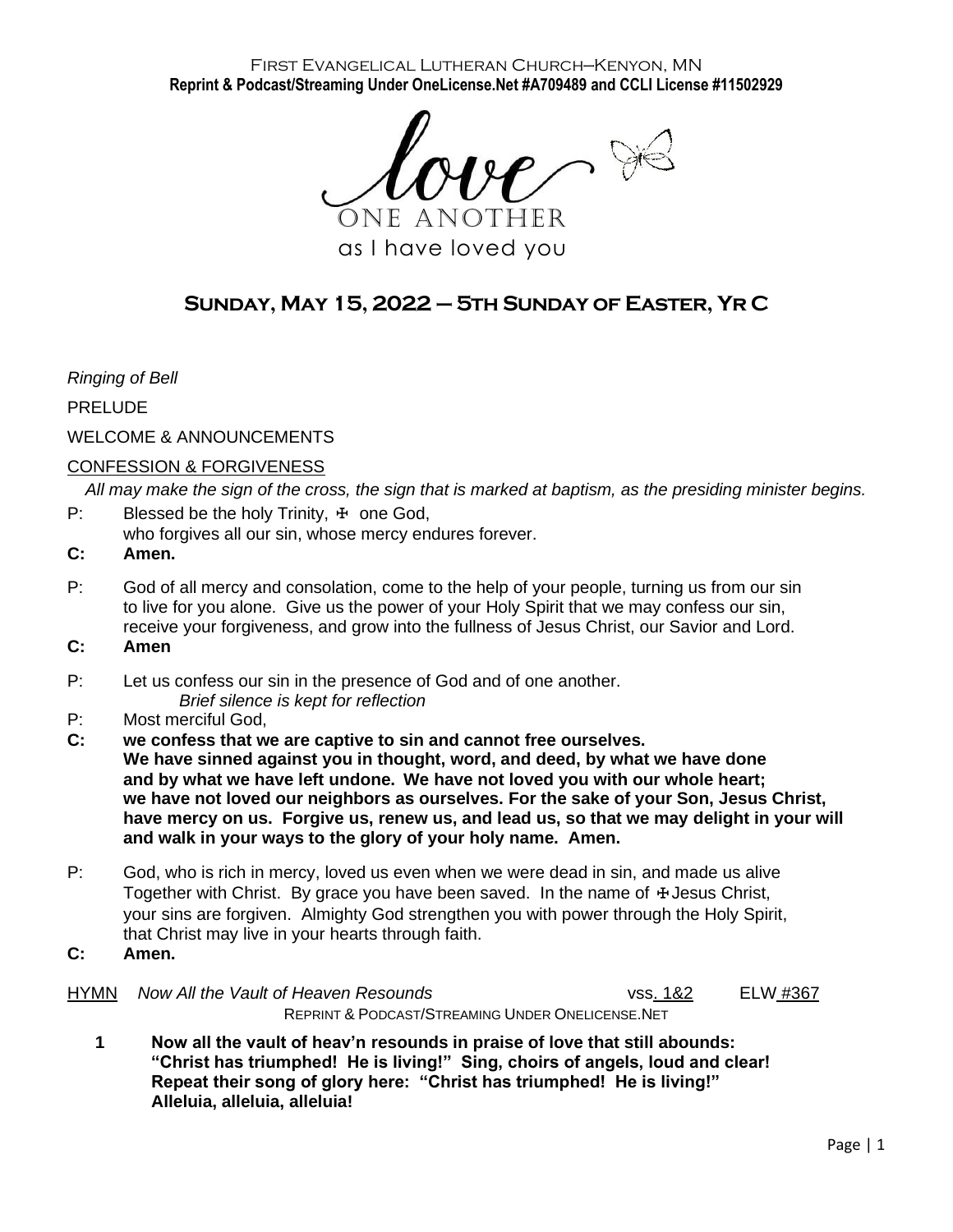**2 Eternal is the gift he brings, therefore our heart with rapture sings: "Christ has triumphed! He is living!" Now still he comes to give us life And by his presence stills all strife. "Christ has triumphed! He is living!" Alleluia, alleluia, alleluia!**

## PRAYER OF THE DAY*We pray together*

**O Lord God, you teach us that without love, our actions gain nothing. Pour into our hearts your most excellent gift of love, that, made alive by your Spirit, we may know goodness and peace, through your Son, Jesus Christ, our Savior and Lord, who lives and reigns with you and the Holy Spirit, one God, now and forever. Amen.**

## PSALM 148 *We read responsively*

- L: Hallelujah! Praise the LORD from the heavens; praise God in the heights.
- **C: Praise the LORD, all you angels; sing praise, all you hosts of heaven.**
- L: Praise the LORD, sun and moon; sing praise, all you shining stars.
- **C: Praise the LORD, heaven of heavens, and you waters above the heavens.**
- L: Let them praise the name of the LORD, who commanded, and they were created,
- **C: who made them stand fast forever and ever, giving them a law that shall not pass away.**
- L: Praise the LORD from the earth, you sea monsters and all deeps;
- **C: fire and hail, snow and fog, tempestuous wind, doing God's will;**
- L: mountains and all hills, fruit trees and all cedars;
- **C: wild beasts and all cattle, creeping things and flying birds;**
- L: sovereigns of the earth and all peoples, princes and all rulers of the world;
- **C: young men and maidens, old and young together**
- L: let them praise the name of the LORD, whose name only is exalted, whose splendor is over earth and heaven.
- **C: The LORD has raised up strength for the people and praise for all faithful servants, the children of Israel, a people who are near the LORD. Hallelujah!**

## A READING FROM: REVELATION 21:1-6

<sup>1</sup>I saw a new heaven and a new earth; for the first heaven and the first earth had passed away, and the sea was no more. <sup>2</sup>And I saw the holy city, the new Jerusalem, coming down out of heaven from God, prepared as a bride adorned for her husband. <sup>3</sup>And I heard a loud voice from the throne saying,

> "See, the home of God is among mortals. He will dwell with them; they will be his peoples, and God himself will be with them; <sup>4</sup>he will wipe every tear from their eyes. Death will be no more; mourning and crying and pain will be no more, for the first things have passed away."

<sup>5</sup>And the one who was seated on the throne said, "See, I am making all things new." Also he said, "Write this, for these words are trustworthy and true." <sup>6</sup>Then he said to me, "It is done! I am the Alpha and the Omega, the beginning and the end. To the thirsty I will give water as a gift from the spring of the water of life." WORD OF GOD. WORD OF LIFE. **THANKS BE TO GOD.**

## THE HOLY GOSPEL ACCORDING TO JOHN 13:31-35

## **C: Glory to You, O Lord.**

<sup>31</sup>When he had gone out, Jesus said, "Now the Son of Man has been glorified, and God has been glorified in him. <sup>32</sup>If God has been glorified in him, God will also glorify him in himself and will glorify him at once.  $33$ Little children, I am with you only a little longer. You will look for me; and as I said to the Jews so now I say to you, 'Where I am going, you cannot come.<sup>' 34</sup>l give you a new commandment, that you love one another. Just as I have loved you, you also should love one another. <sup>35</sup>By this everyone will know that you are my disciples, if you have love for one another."

THE GOSPEL OF THE LORD. **PRAISE TO YOU, O CHRIST.**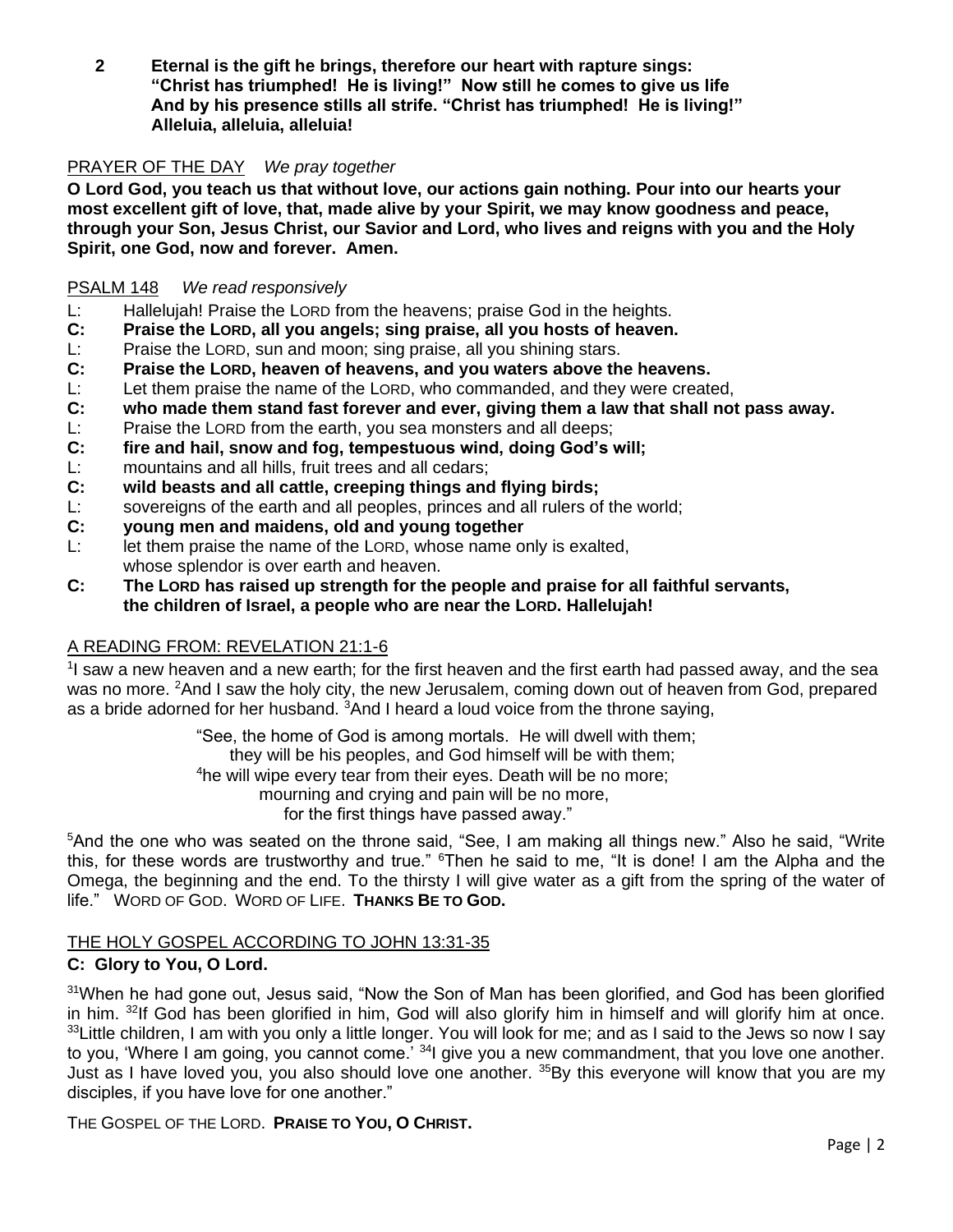SERMON *Pastor Christopher Miller*

HYMN: Love Divine, All Loves Excelling vss. 1 & 2 ELW #631

PUBLIC DOMAIN

- 1 **Love divine, all loves excelling, Joy of heav'n to earth come down! Fix in us thy humble dwelling, all thy faithful mercies crown. Jesus, thou art all compassion, pure, unbounded love thou art; Visit us with thy salvation, enter ev'ry trembling heart.**
- 2 **Breathe, oh, breathe thy loving Spirit into ev'ry troubled breast; Let us all in thee inherit; let us find thy promised rest. Take away the love of sinning; Alpha and Omega be; End of faith, as its beginning, set our hearts at liberty.**

#### APOSTLES CREED

**I believe in God, the Father almighty, creator of heaven and earth. I believe in Jesus Christ, God's only Son, our Lord, who was conceived by the Holy Spirit, born of the virgin Mary, suffered under Pontius Pilate, was crucified, died, and was buried; he descended to the dead. On the third day he rose again; he ascended into heaven, he is seated at the right hand of the Father, and he will come to judge the living and the dead. I believe in the Holy Spirit, the holy catholic church, the communion of saints, the forgiveness of sins, the resurrection of the body, and the life everlasting. Amen.**

## PRAYERS OF INTERCESSION

#### SHARING THE PEACE & GLOBE OFFERING

*Children are invited to bring forward an offering to the globe in the front of the church. Globe offerings will go to one of our global mission partners to be decided by our youth.*

#### OFFERING OF GIFTS- OFFERING PRAYER

- P: Living God,
- **C: you gather the wolf and the lamb to feed together in your peaceable reign, and you welcome us all at your table. Reach out to us through this meal, and show us your wounded and risen body, that we may be nourished and believe in Jesus Christ, our Savior and Lord. Amen.**

#### GREAT THANKSGIVING *Spoken*

- P: The Lord be with you.
- **C: And also with you.**
- P: Lift up your hearts.
- **C: We lift them to the Lord.**
- P: Let us give thanks to the LORD our God.
- **C: It is right to give our thanks and praise.**

WORDS OF INSTITUTION – LORD'S PRAYER – INVITATION TO COMMUNION *Communion Assistants come forward*

DISTRIBUTION & HYMN *I Come with Joy to Meet My Lord* All vss. ELW #482 REPRINT & PODCAST/STREAMING UNDER ONELICENSE.NET

- 1 **I come with joy, a child of God, forgiven, loved, and free, the life of Jesus to recall in love laid down for me, in love laid down for me.**
- 2 **I come with Christians far and near to find, as all are fed, the new community of love in Christ's communion bread, in Christ's communion bread.**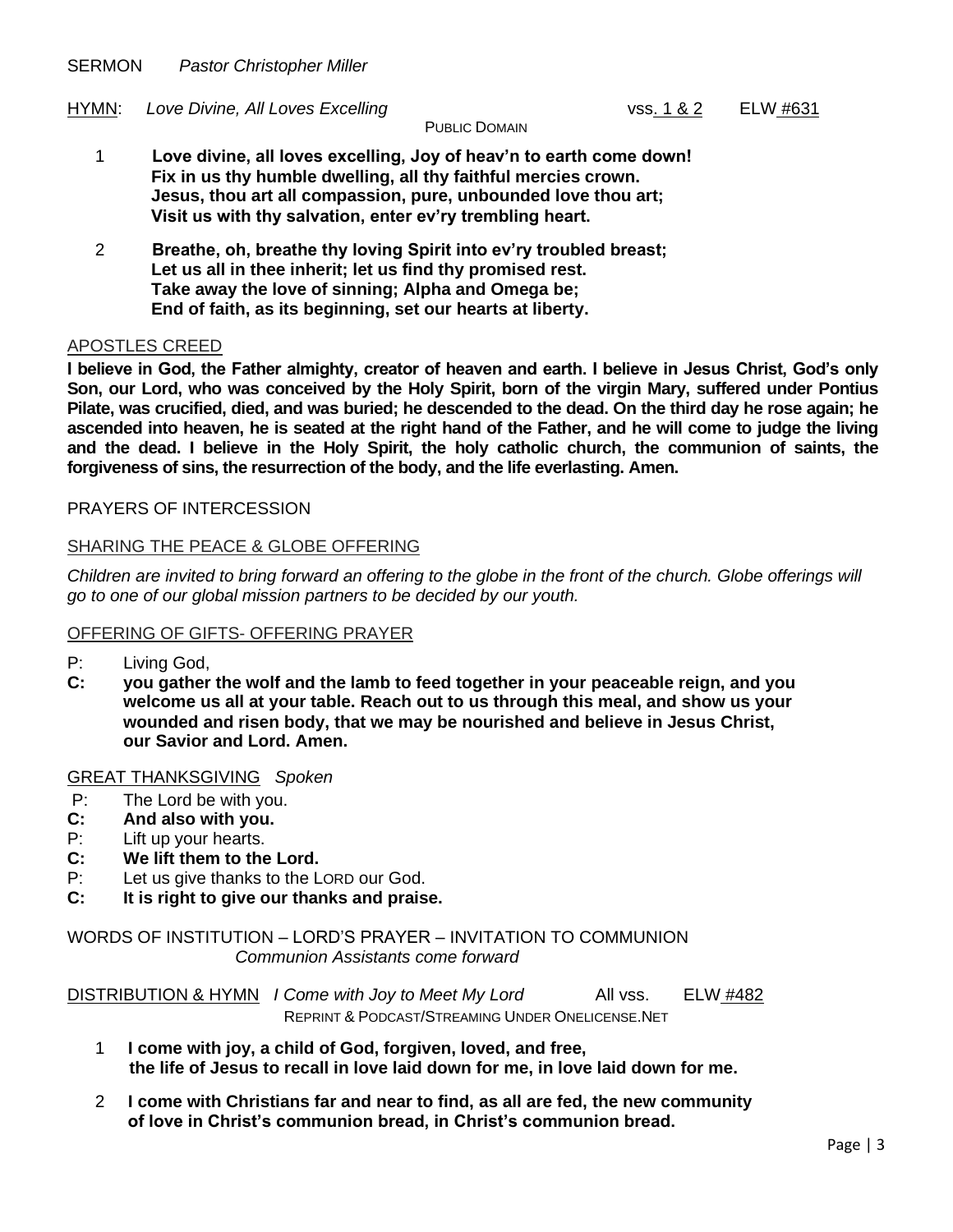- 3 **As Christ breaks bread, and bids us share, each proud division ends. The love that made us, makes us one, and strangers now are friends, and strangers now are friends.**
- 4 **The Spirit of the risen Christ, unseen, but ever near, Is in such friendship better known, alive among us here, alive among us here.**
- 5 **Together met, together bound by all that God has done, We'll go with joy, to give the world the love that makes us one, the love that makes us one.**

## TABLE BLESSING — PRAYER AFTER COMMUNION — BENEDICTION

- P: The body and blood our Lord Jesus Christ strengthen you and keep you in his love and grace.
- **C: Amen.**
- P: We give you thanks, generous God,
- **C: for in this bread and cup we have tasted the new heaven and earth where hunger and thirst are no more. Send us from this table as witnesses to the resurrection, that through our lives, all may know life in Jesus' name. Amen.**
- P: Almighty God, Father,  $\pm$  Son, and Holy Spirit, bless you now and forever.
- **C: Amen.**

#### HYMN *Alleluia! Jesus Is Risen!* vss. 1 & 3 ELW #377

1 **Alleluia! Jesus is risen! Trumpets resounding in glorious light! Splendor, the Lamb, heaven forever! Oh, what a miracle God has in sight!**

REPRINT & PODCAST/STREAMING UNDER ONELICENSE.NET

- **Jesus is risen and we shall arise. Give God the glory! Alleluia!** 3 **Jesus the vine, we are the branches; life in the Spirit the fruit of the tree;**
- **heaven to earth, Christ to the people, Clothe us in wonder, adorn us in light. Jesus is risen and we shall arise. Give God the glory! Alleluia!**

## *Ringing of Bell*

## DISMISSAL

- L: Alleluia! Christ is risen.
- **C: Christ is risen indeed. Alleluia!**
- L: Go in peace. Tell what God has done.
- **C: Thanks be to God.**

POSTLUDE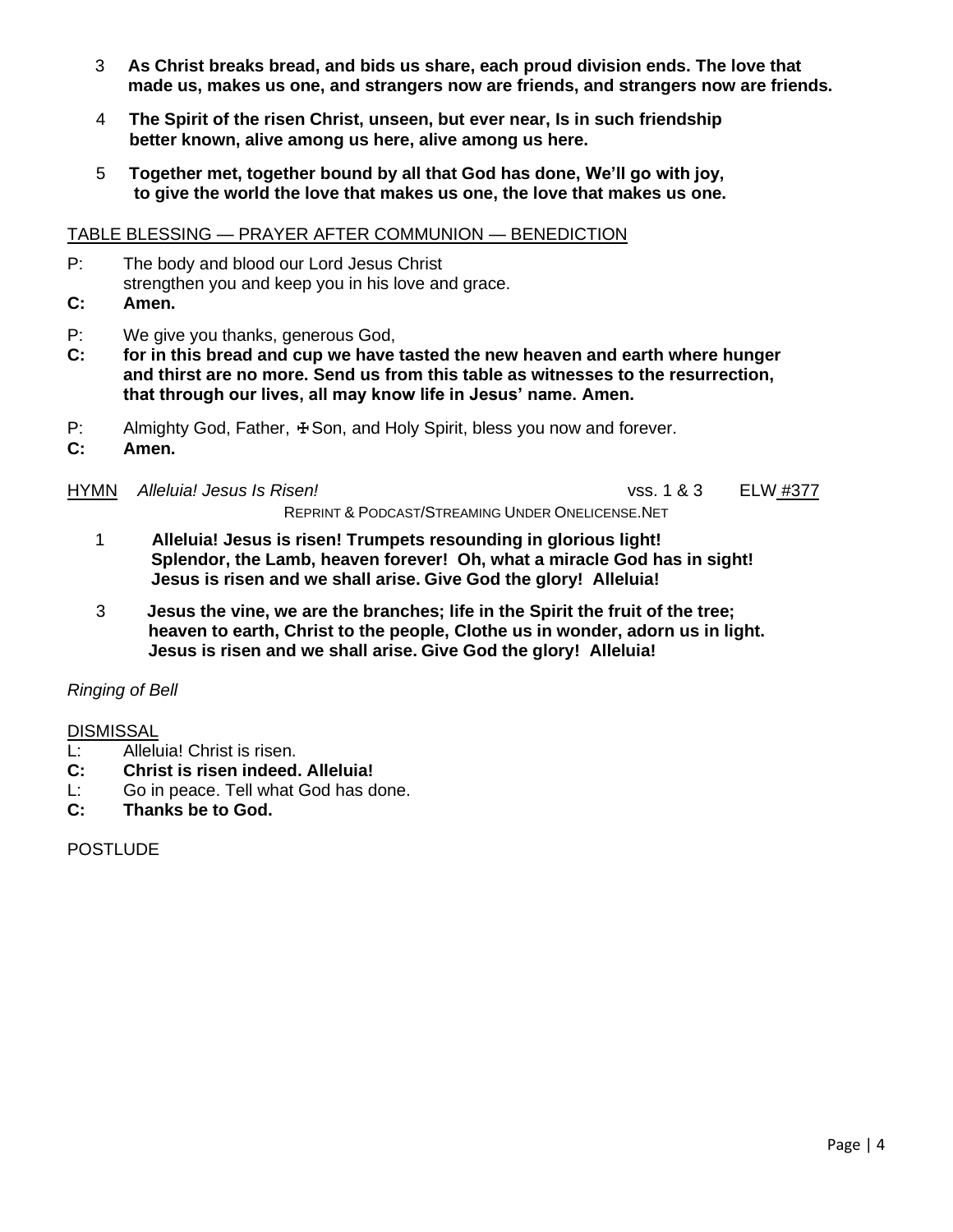# **PARTICIPANTS**

PASTOR—Christopher Miller ASSISTING— Carmen Nesseth MUSIC— Tammy Hanson/Organ GREETERS: Wayne & Marie Spidahl COMMUNION SERVERS: Carmen Nesseth, Cora Lee Monroe, & - - - - TECH CREW—Jim Braaten, Steve Johnson, Bill Lewis, Dan Rogness, Holly Aldorfer, Heidi Haugen

## **ACKNOWLEDGEMENTS**

USED WITH PERMISSION/ WORSHIP TEXTS: from *sundaysandseasons.com* under Augsburg Fortress Liturgies Annual License #SB143702.

PUBLIC DOMAIN HYMNS: *Love Divine All Loves Excelling* 

### **Reprint & Podcast/Streaming Under OneLicense.Net #A709489**

*Now All the Vault of Heaven Resounds,* ELW 367, OL/SKU #05408, Text-Paul Z. Strodach, Text © 1958 Augsburg Fortress. *I Come With Joy,* ELW 482, OL/SKU #95155, Text-Brian Wren, Text © 1995 Hope Publishing Company. *Alleluia Jesus Is Risen,* ELW 377, OL/SKU #01600, Text-Herbert f. Brokering, Music-David N. Johnson. Tune-EARTH AND ALL STARS- © 1968 Augsburg Fortress, Text © 1995 Augsburg Fortress.

### **CONNECTIONS**

WEBSITE: **flckenyon.org** FACEBOOK: **First Evangelical Lutheran Kenyon MN** OUR YOUTUBE CHANNEL: **<https://www.youtube.com/c/FirstEvangelicalLutheranChurchKenyon>** Pastor E-Mail: **[firstpastorkenyon@gmail.com](mailto:firstpastorkenyon@gmail.com)** Pastor Phone: 952-994-1201 Church E-Mail: **[firstlutherankenyon@gmail.com](mailto:firstlutherankenyon@gmail.com)** Church Office Phone: 789-5261

#### **REMEMBER IN PRAYER**

Sid Strandemo, Faye Marcuson, Lila Cole, Mona Boomgarden, Helen Aase, Jennifer Lerfald, Carol Ronning, Carolyn Walker, Liz Groth, Judy Langemo, Joy Estrem.

## **CALENDAR**

| Sun/May 15 | 9 AM         | EASTER 5 WORSHIP - In Person & Live-Streamed |
|------------|--------------|----------------------------------------------|
|            | <b>10 AM</b> | <b>Sunday School</b>                         |
|            | 7 PM         | AA                                           |
| Tue/May 17 | 5 PM         | Sons of Norway                               |
| Wed/May 18 |              | NO Wed Worship - NO Confirmation             |
|            | 6:45 PM      | Council                                      |
| Thu/May 19 | 7 PM         | AA                                           |
| Sun/May 22 | 9 AM         | EASTER 6 WORSHIP - IN Person & Live-Streamed |
|            | <b>10 PM</b> | <b>LAST DAY of Sunday School</b>             |
|            | 7 PM         | AA                                           |

## **ANNOUNCEMENTS**

**Sunday Helper Sign-Up Folder –** SEE Back Entry Table – Ready for June sign-ups – Thank You!!

## **"Give Away" - Various Items Offered to First Members**

Available for the Taking: *folding chairs, kids chairs in various sizes and colors, small desks and chalk boards (ideal for play rooms!), also 1 window and 1 room air conditioner.* If interested, contact Don, Troy or Brad in the back of the church on Sunday morning.

#### **May Food Shelf Drive**

During the month of May, Food Shelf Items will be collected at First for the Kenyon All Seasons Food shelf. *Canned vegetables, Mac & Cheese, boxes of Jello, Coffee, Peanut Butter, Paper products, and Monetary Donations -* are all welcome. Help us help the food shelf stock up for summer!